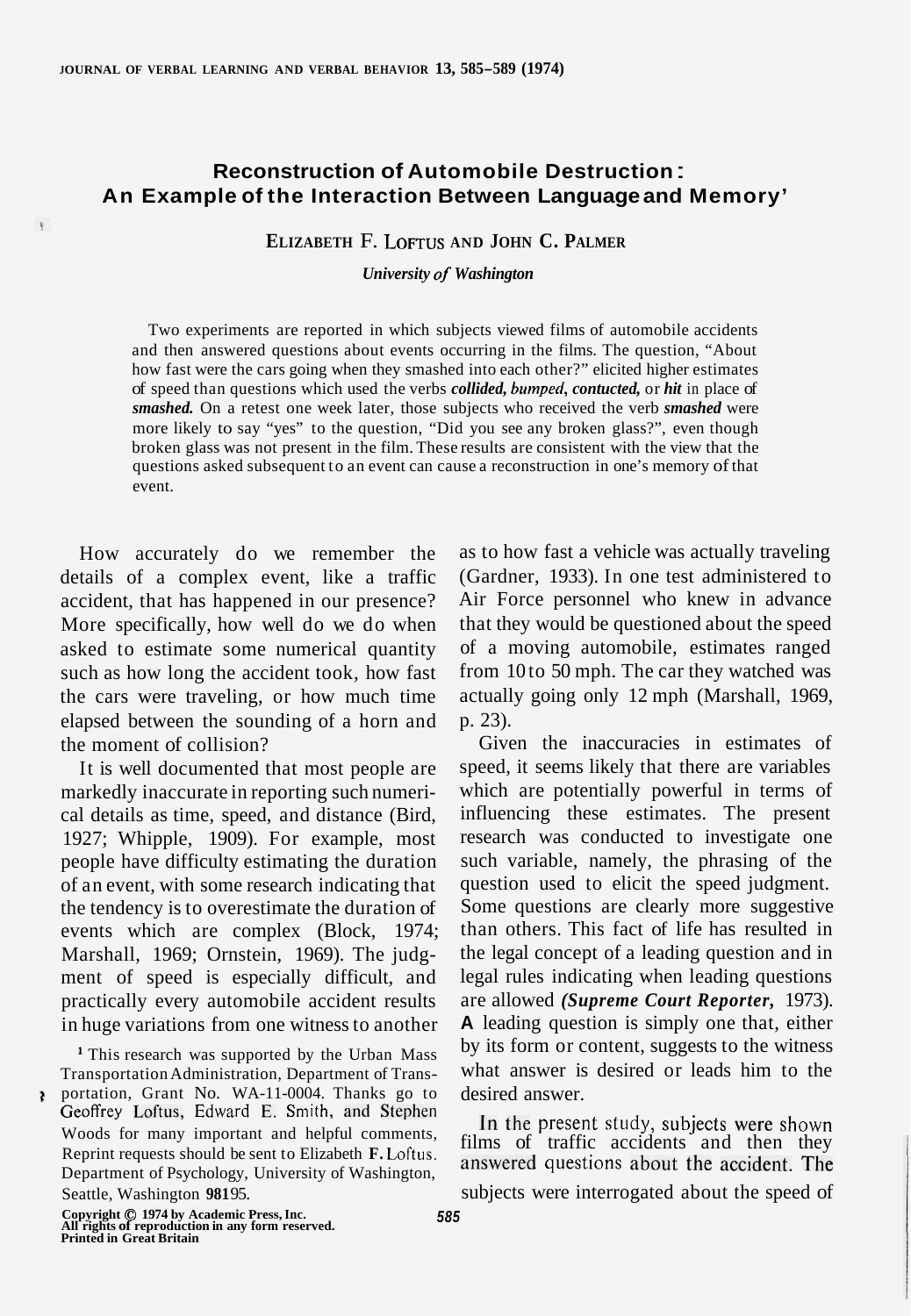the vehicles in one of several ways. For example, some subjects were asked, "About how fast were the cars going when they hit each other?" while others were asked, "About how fast were the cars going when they smashed into each other?" **As** Fillmore (1971) and Bransford and McCarrell (in press) have noted, *hit* and *smashed* may involve specification of differential rates of movement. Furthermore, the two verbs may also involve differential specification of the likely consequences of the events to which they are referring. The impact of the accident **is**  apparently gentler for *hit* than for *smashed*.

### **EXPERIMENT** 1

# *Metliod*

Forty-five students participated in groups of various sizes. Seven films were shown, each depicting a traffic accident. These films were segments from longer driver's education films borrowed from the Evergreen Safety Council and the Seattle Police Department. The length of the film segments ranged from *5* to 30 sec. Following each film, the subjects received a questionnaire asking them first to, "give an account of the accident you have just seen," and then to answer a series of specific questions about the accident. The critical question was the one that interrogated the subject about the speed of the vehicles involved in the collision. Nine subjects were asked, "About how fast were the cars going when they hit each other?" Equal numbers of the remaining subjects were interrogated with the verbs *smashed, collided, bumped*, and *contacted* in place of *hit.* The entire experiment lasted about an hour and a half. **A** different ordering of the films was presented to each group of subjects.

# *R esiilt* s

Table 1 presents the mean speed estimates for the various verbs. Following the procedures outlined by Clark (1973), an analysis of variance was performed with verbs as a fixed effect, and subjects and films as random

| TABLE 1                       |  |  |
|-------------------------------|--|--|
| SPEED ESTIMATES FOR THE VERBS |  |  |
| USED IN EXPERIMENT I          |  |  |

*1* 

| Verb      | Mean speed estimate |  |
|-----------|---------------------|--|
| Smashed   | 40.5                |  |
| Collided  | 39.3                |  |
| Bumped    | 38.1                |  |
| Hit       | 34.0                |  |
| Contacted | 31.8                |  |
|           |                     |  |

efTects, yielding a significant quasi *F* ratio,  $F'(5,55) = 4.65, p < .005.$ 

Some information about the accuracy of subjects' estimates can be obtained from our data. Four of the seven films were staged crashes; the original purpose of these films was to illustrate what can happen to human beings when cars collide at various speeds. One collision took place at 20 mph, one at 30, and two at 40. The mean estimates of speed for these four films were: 37.7, 36.2, 39.7, and 36.1 mph, respectively. In agreement with previous work, people are not very good at judging how fast a vehicle was actually traveling.

### *Discussioii*

The results of this experiment indicate that the form of a question (in this case, changes in a single word) can markedly and systematically affect a witness's answer to that question. The actual speed of the vehicles controlled little variance in subject reporting, while the phrasing of the question controlled considerable variance.

Two interpretations of this finding are possible. First, it is possible that the differential speed estimates result merely from response-bias factors. **A** subject is uncertain whether to say 30 mph or 40 mph, for example, and the verb *smashed* biases his response towards the higher estimate. **A** second interpretation is that the question form causes a change in the subject's memory representation of the accident. The verb *smashed* may change a subject's memory such that he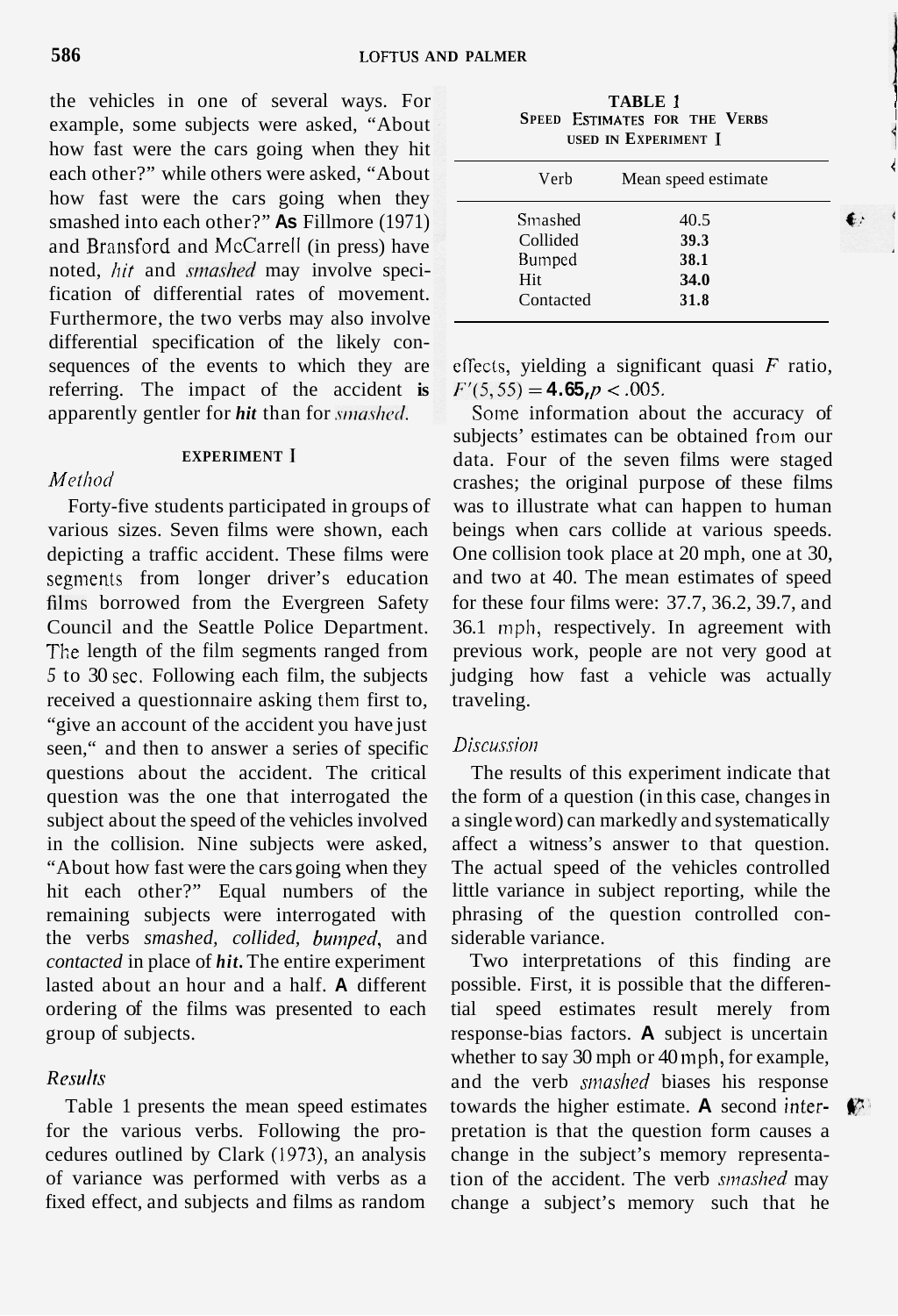"sees" the accident as being more severe than it actually was. If this is the case, we might expect subjects to "remember" other details that did not actually occur, but are commensurate with an accident occurring at higher speeds. The second experiment was designed to provide additional insights into the origin of the differential speed estimates.

#### **EXPERIMENT I1**

# *Method*

One hundred and fifty students participated in this experiment, in groups of various sizes. A film depicting a multiple car accident was shown, followed by a questionnaire. The film lasted less than 1 min; the accident in the film lasted **4** sec. At the end of the film, the subjects received a questionnaire asking them first to describe the accident in their own words, and then to answer a series of questions about the accident. The critical question was the one that interrogated the subject about the speed of the vehicles. Fifty subjects were asked, "About how fast were the cars going when they smashed into each other?" Fifty subjects were asked, "About how fast were the cars going when they hit each other?" Fifty subjects were not interrogated about vehicular speed.

One week later, the subjects returned and without viewing the film again they answered a series of questions about the accident, The critical question here was, "Did you see any broken glass?" which the subjects answered by checking "yes" or "no." This question was embedded in a list totalling 10 questions, and it appeared in a random position in the list. There was no broken glass in the accident, but, since broken glass is commensurate with accidents occurring at high speed, we expected that the subjects who had been asked the *smashed* question might more often say "yes" *k* to this critical question.

# *Results*

The mean estimate of speed for subjects interrogated with *smashed* was 10.46 mph;

with *hit* the estimate was 8.00 mph. These means are significantly different,  $t(98) = 2.00$ ,  $p < .05$ .

#### **TABLE 2**

**DISTRIBUTION OF "YES" AND "NO" RES-PONSES TO THE QUESTION, "DID YOU SEE ANY BROKEN GLASS?'** 

|                 |                | <b>Verb condition</b> |                |
|-----------------|----------------|-----------------------|----------------|
| <b>Response</b> | <b>Smashed</b> | Hit                   | <b>Control</b> |
| Yes             | 16             | 7                     | 6              |
| $\bf N_0$       | 34             | 43                    | 44             |

Table 2 presents the distribution of "yes" and "no" responses for the *smashed, Itit,* and control subjects. An independence chi-square test on these responses was significant beyond the .025 level,  $\chi^2(2) = 7.76$ . The important result in Table 2 is that the probability of saying "yes,"  $P(Y)$ , to the question about broken glass is .32 when the verb *smashed* is used, and **.14** with *hit.* Thus *smashed* leads both to more "yes" responses and to higher speed estimates. It appears to be the case that the effect of the verb is mediated at least in part by the speed estimate. The question now arises : Is *sniushed* doing anything else besides increasing the estimate of speed? To answer this, the function relating  $P(Y)$  to speed estimate was calculated separately for *smashed* and *hit.* If the speed estimate is the only way in which effect of verb is mediated, then for a given speed estimate, P(Y) should be independent of verb. Table **3** shows that this is

#### **TABLE 3**

**PROBABILITY OF SAYING "YES" TO, "DID YOU SEE ESTIMATES** 

|                | ANY BROKEN GLASS?' CONDITIONALIZED ON SPEED<br><b>ESTIMATES</b> |         |      |           |           |  |  |  |
|----------------|-----------------------------------------------------------------|---------|------|-----------|-----------|--|--|--|
| Verb           |                                                                 |         |      |           |           |  |  |  |
| condition      |                                                                 | $1 - 5$ | 6–10 | $11 - 15$ | $16 - 20$ |  |  |  |
| <b>Smashed</b> |                                                                 | .09     | .27  | .41       | .62       |  |  |  |
| <b>Hit</b>     |                                                                 | .06     | .09  | .25       | .50       |  |  |  |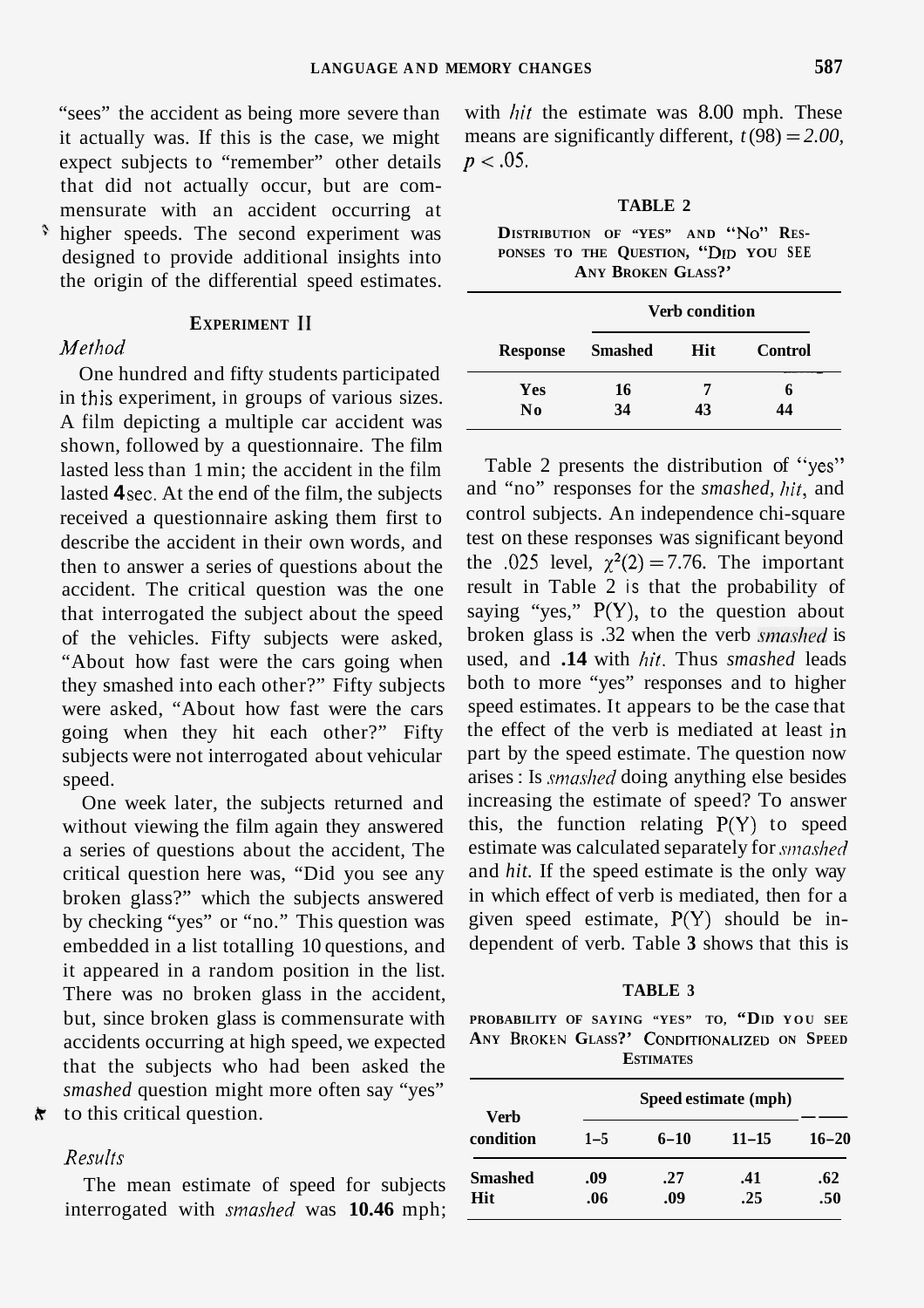not the case. **P(Y)** is lower for *hit* than for *smashed;* the difference between the two verbs ranges from .03 for estimates of 1-5 mph to .I8 for estimates of 6-10 mph. The average difference between the two curves is about 12. Whereas the unconditional difference of . I8 between the *smashed* and *hit* conditions is attenuated, it is by no means eliminated when estimate of speed is controlled for. It thus appears that the verb *smashed* has other effects besides that of simply increasing the estimate of speed. One possibility will be discussed in the next section.

### **DISCUSSION**

To reiterate, we have first of all provided an additional demonstration of something that has been known for some time, namely, that the way a question is asked can enormously influence the answer that is given. In this instance, the question, "About how fast were the cars going when they smashed into each other?" led to higher estimates of speed than the same question asked with the verb *smashed* replaced by *hit.* Furthermore, this seemingly small change had consequences for how questions are answered a week after the original event occurred.

**As** a framework for discussing these results, we would like to propose that two kinds of information go into one's memory for some complex occurrence. The first is information gleaned during the perception of the original event; the second is external information supplied after the fact. Over time, information from these two sources may be integrated in such a way that we are unable to tell from which source some specific detail is recalled. All we have is one "memory."

Discussing the present experiments in these terms, we propose that the subject first forms some representation of the accident he has witnessed. The experimenter then, while asking, "About how fast were the cars going when they smashed into each other?" supplies a piece of external information, namely, that the cars did indeed smash into each other. When these two pieces of information are integrated, the subject has a memory of an accident that was more severe than in fact it was. Since broken glass is commensurate with a severe accident, the subject is more likely to think that broken glass was present.

*3* 

 $\frac{1}{2}$ 

There is some connection between the present work and earlier work on the influence of verbal labels on memory for visually presented form stimuli. **A** classic study in psychology showed that when subjects are asked to reproduce a visually presented form, their drawings tend to err in the direction of a more familiar object suggested by a verbal label initially associated with the to-beremembered form (Carmichael, Hogan, & Walter, 1932). More recently, Daniel (1972) showed that recognition memory, as well as reproductive memory, was similarly affected by verbal labels, and he concluded that the verbal label causes a shift in the memory strength of forms which are better representatives of the label.

When the experimenter asks the subject, "About how fast were the cars going when they smashed into each other?", he is effectively labeling the accident a smash. Extrapolating the conclusions of Daniel to this situation, it is natural to conclude that the label, smash, causes a shift in the memory representation of the accident in the direction of being more similar to a representation suggested by the verbal label.

#### **REFERENCES**

- **BIRD, C. The influence of the press upon the accuracy of report.** *Journal of Abnormal and Social Psychology,* **1927, 22,** 123-129.
- **BLOCK, R. A. Memory and the experience of duration in retrospect.** *Memory* & *Cogtiition,* 1974, *2,*  **<sup>I</sup>53-1 60.**
- **BRANSFORD, J.** D., & **MCCARRELL, N. S. A sketch of a cognitive approach to comprehension** : **Some thoughts about understanding what it means to comprehend. In D. Palerrno** & **W. Weimer (Eds.),**  *Cognition arid the synibolic processes.* **Washington, D.C.:** *V.* **H. Winston** & *Co.,* **in press.**